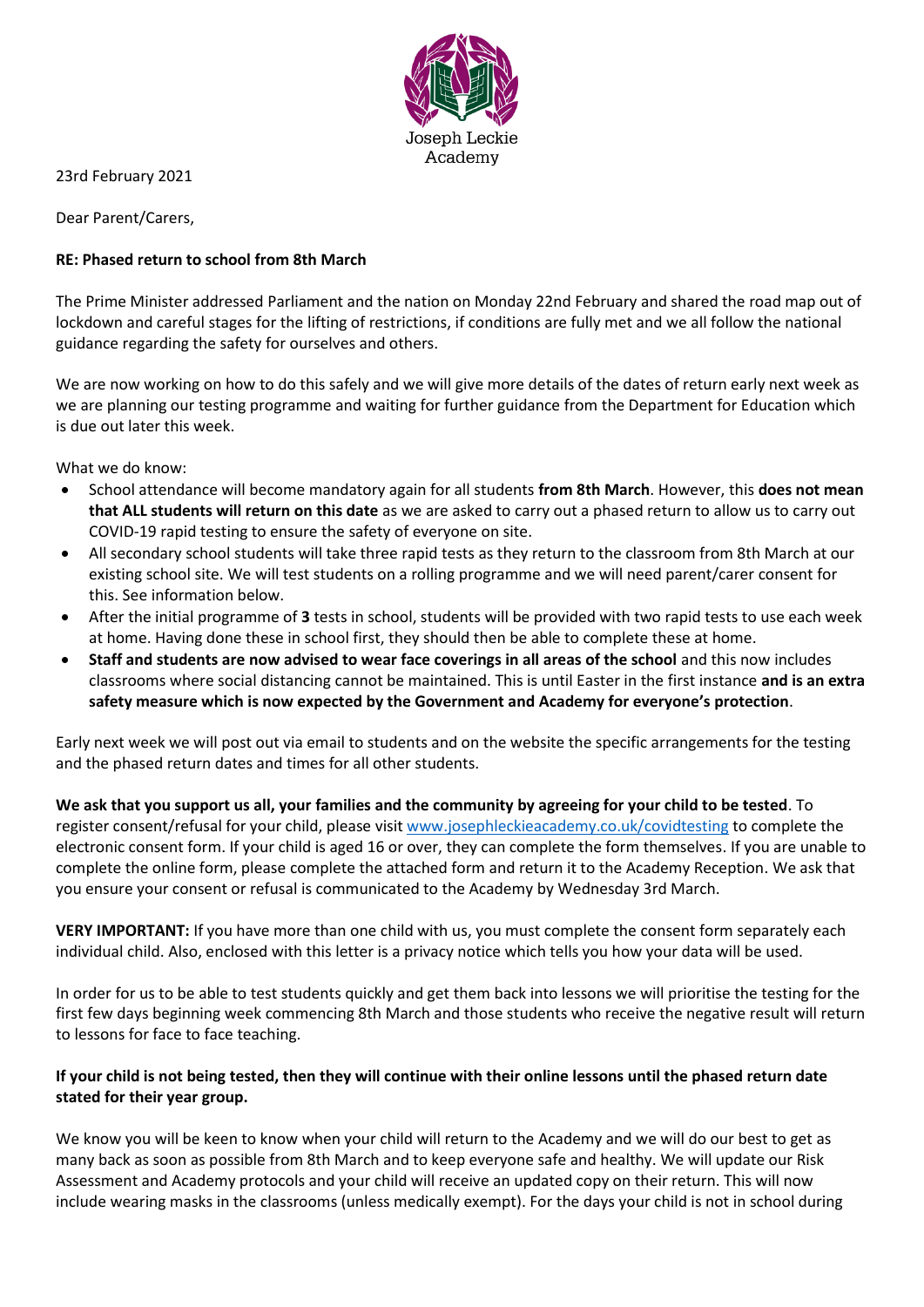that week they should continue with their online remote learning until their phased return day. You will receive a follow up letter with details of your child's return date early next week.

Please note that if you have your child has had a positive test, regardless if they have been on site or not, you must still notify the Academy via postbox@josephleckieacademy.co.uk

**Free School Meal (FSM) Vouchers:** Parents/Carers of students who are eligible for free school meals for days during week commencing 8th March when your child is not due in school, you can contact Reception by 10.30 on the day and your meal will be able to be collected from the Reception from 12.30. Normal Canteen facilities will resume once all students have returned to school.

If you have any queries, please do not hesitate to contact us. Thank you for your continued support.

Please note the changes to the Academy day on the page below.

Poole

Rachel Cook Acting Principal

**REMINDER**: There will be a change in Academy day from the date when your child returns unless stated otherwise for their start days. Timings for specific years may well be different for the first couple of weeks back. This will be explained in the email to your child and the information on the website.

The Academy day and break and lunchtime bells from return after Lockdown 2021

| 8.30 am    | Entry for Students through the designated entrance.                                                                                    |
|------------|----------------------------------------------------------------------------------------------------------------------------------------|
| 8.40 am    | Morning Registration and/or Assembly (in forms currently)                                                                              |
| $8.55$ am  | Bell (5min movement)                                                                                                                   |
| $9.00$ am  | Period 1                                                                                                                               |
| $10.00$ am | Period 2                                                                                                                               |
| $11.00$ am | <b>Break</b>                                                                                                                           |
| $11.10$ am | <b>Warning Bell</b>                                                                                                                    |
| $11.15$ am | Period 3                                                                                                                               |
| 12.15 pm   | Period 4 for Years 7, 9, 11, 12 and 13 and afternoon registration<br>Lunchtime for Year 8 and 10 (Year 8 canteen - Year 10 West Hall)  |
| 12.45pm    | Period 4 for Years 8, 10, 11, 12 and 13 and afternoon registration<br>Lunchtime for Years 7 and 9 (Y9 West Hall – Y7 canteen)          |
| 13.15pm    | Period 4 for Years 7, 8, 9 and 10 and afternoon registration<br>Lunchtime for Years 11, 12 and 13 (Year 11 West Hall - Y12/13 canteen) |
| 13.45pm    | Bell (5min movement)                                                                                                                   |
| 13.50pm    | Period 5                                                                                                                               |
| 14.50pm    | End of School                                                                                                                          |



**Joseph Leckie Academy** Walstead Road West, Walsall, West Midlands, WS5 4PG Acting Principal: Rachel Cook Tel: 01922 721 071 Fax: 01922 641 497 email: postbox@josephleckieacademy.co.uk web: www.josephleckieacademy.co.uk

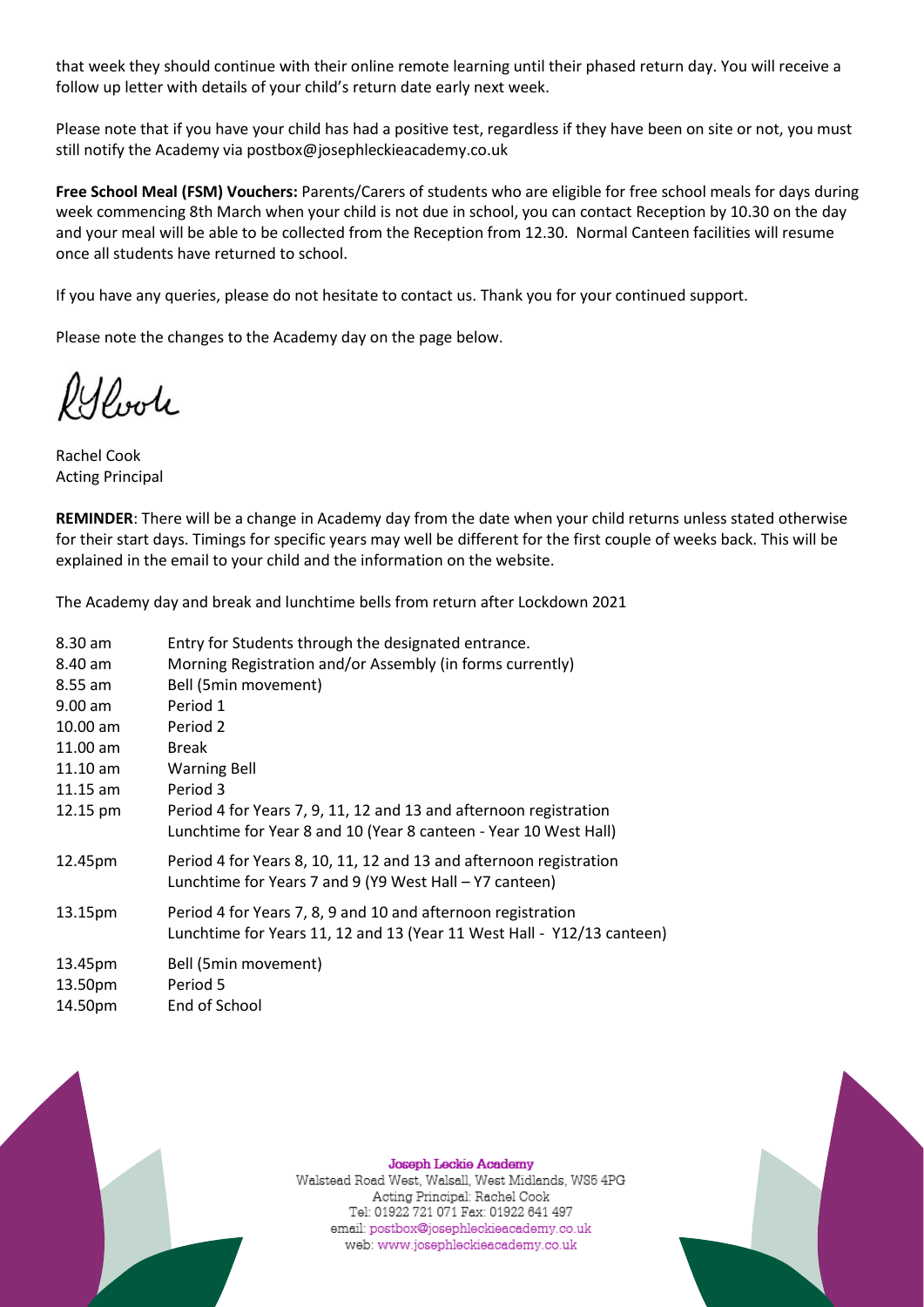

# **Joseph Leckie** Academy

# COVID-19 Testing Privacy Notice Staff and Students

This policy is reviewed annually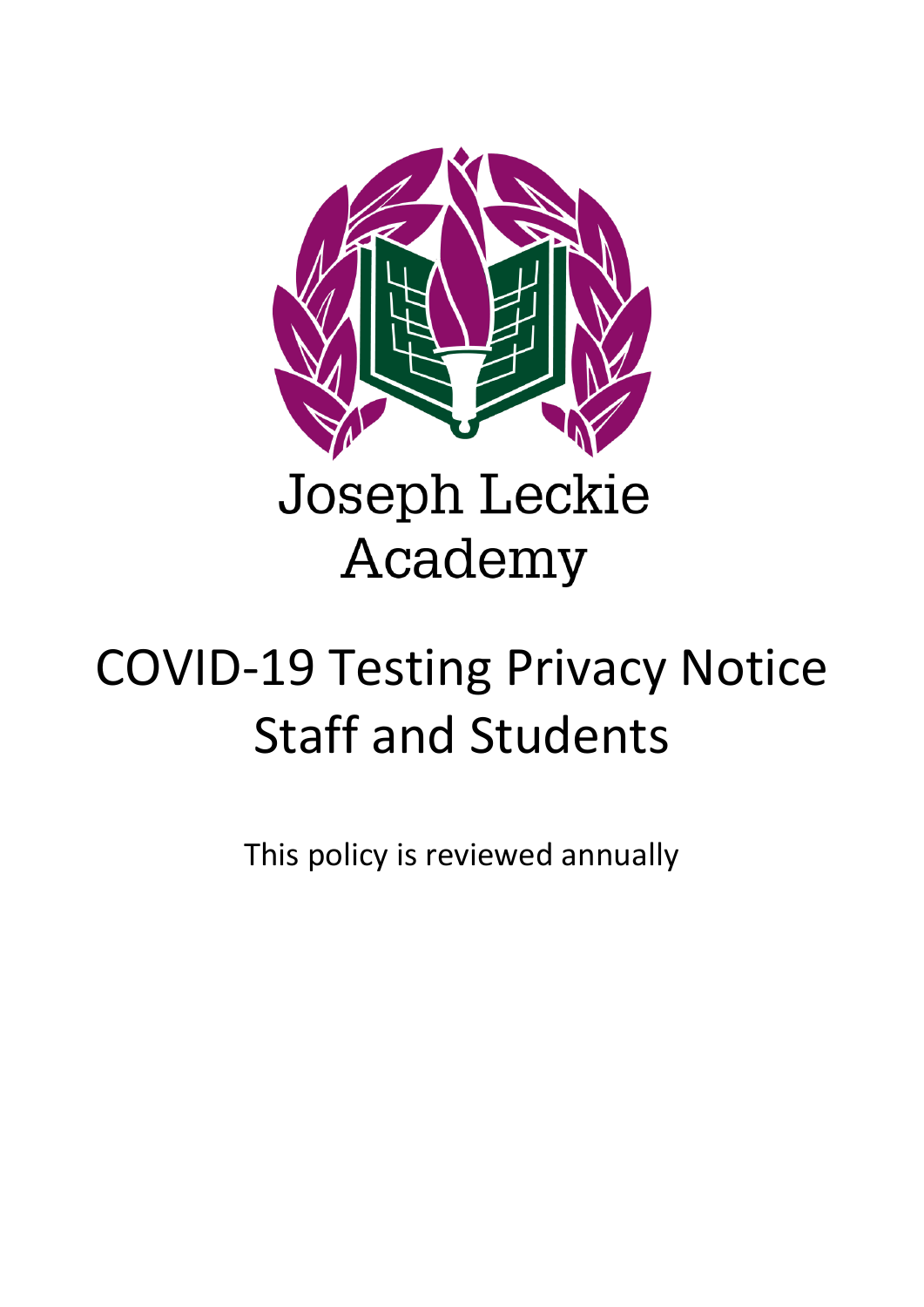To enable the COVID-19 testing to be completed at Joseph Leckie Academy, we need to process personal data for staff and students taking part, including sharing of personal data where we have a legal obligation. Joseph Leckie Academy is the Data Controller for the data required for processing the tests and undertaking any actions which are needed by the Academy to ensure we meet our public health and safeguarding legal obligations.

Personal data relating to tests for students is processed under paragraph 7 of the Schedule to the Education (Independent School Standards) Regulations 2014 applicable to academies.

Personal Data relating to staff is processed under the legitimate interest of data controller to ensure we can minimise the spread of COVID-19 in a timely manner and enable us to continue to deliver education services safely and securely.

If you decline a test, we record your decision under the legitimate interest of the Academy in order to have a record of your decisions and to reduce unnecessary contact with you regarding testing.

The processing of special category personal data is processed under the provisions Section 9.2(i) of GDPR, where it is in the public interest on Public Health Grounds. This data is processed under the obligations set out in Public Health legislation (Regulations 3(1) and (4) of the Health Service (Control of Patient Information) Regulations 2002 (COPI)) which allows the sharing of data for COVID-19 related purposes and where it is carried out by a health care professional OR someone who owes an equivalent duty of confidentiality to that data

Data Controllership is then passed to the Department for Health and Social Care (DHSC) for all data that we transfer about you and your test results to them. For more information about what they do with your data please see the Test and Trace Privacy Notice. The Academy remains the Data Controller for the data we retain about you.

# **Personal Data Involved in the Process**

We use the following information to help us manage and process the tests:

- Name
- Date of birth (and year group)
- Gender
- Ethnicity
- Home postcode
- Email address
- Mobile number
- Unique barcode assigned to each individual test and which will become the primary reference number for the tests
- Test result
- Parent/carers contact details (if required)

We will only use information that is collected directly from you specifically for the purpose of the tests, even if you have previously provided us with this information.

# **How we Store Your Personal Information**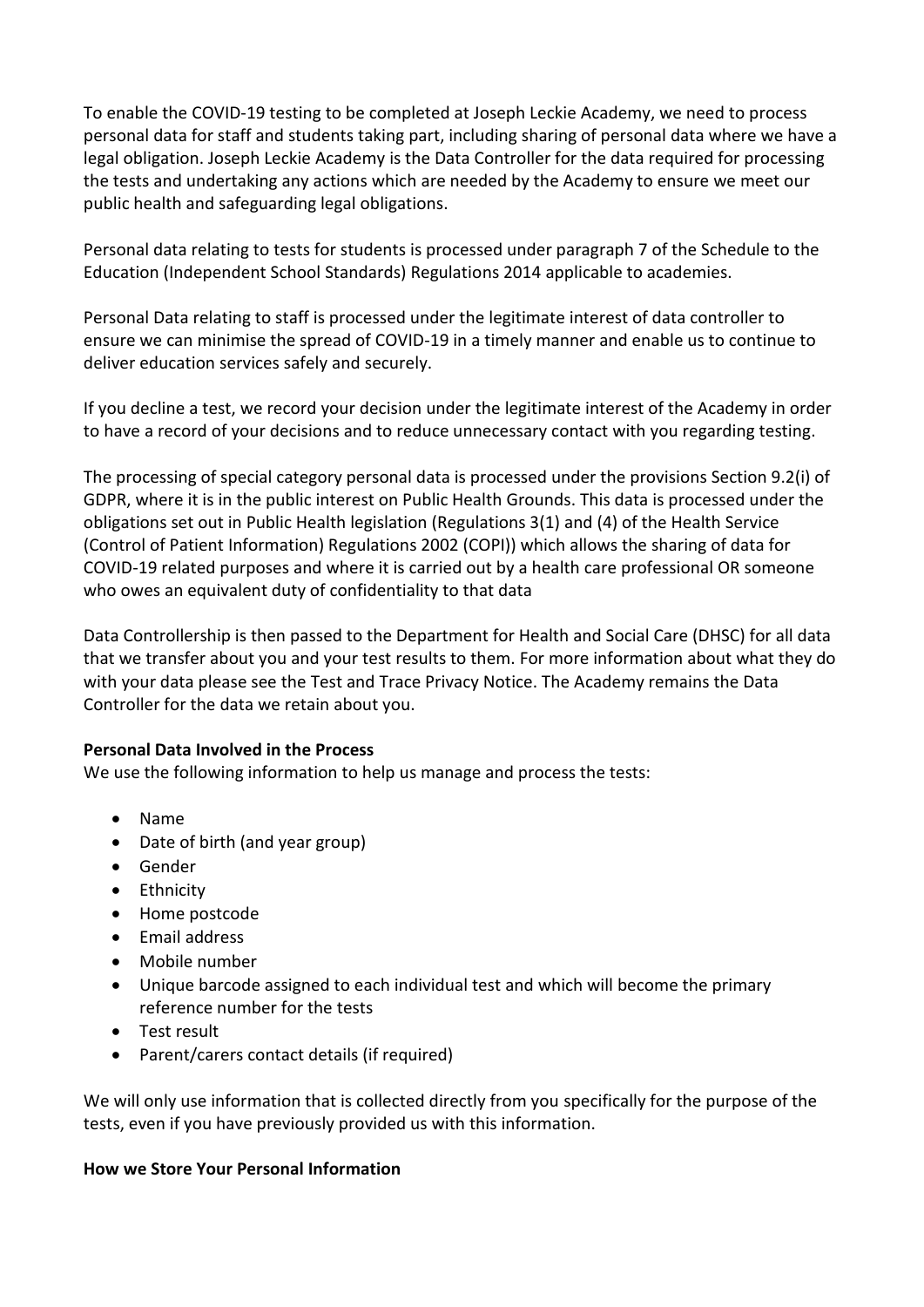The information will only be stored securely on local spreadsheets in the Academy whilst it is needed. It will also be entered directly onto DHSC digital services for the NHS Test and Trace purposes. The Academy will not have access to the information on the digital service once it has been entered.

### **Processing of Personal Data Relating to Positive Test Results**

The member of staff, student, student or parent (depending on contact details provided) will be informed of the result by the Academy and advised how to book a confirmatory test.

We will use this information to enact their own COVID-19 isolation processes without telling anyone who it is that has received the positive test.

The information will be transferred to DHSC, who will share this with the NHS, GPs. PHE and the Local Government will use this information for wider test and trace activities as well as statistical and research purposes.

This information is processed and shared under obligations set out in Public Health legislation under Regulations 3(1) and (4) of the Health Service (Control of Patient Information) Regulations 2002 (COPI) which allows the sharing of data for COVID-19 related purposes.

This information will be kept by the Academy for up to 1 month after the national testing programme ends and by the NHS for 8 years.

# **Processing of Personal Data Relating to Negative Test Results**

We will record a negative result and the information transferred to DHSC, NHS. PHE and the Local Government who will use the information for statistical and research purposes.

This information is processed and shared under obligations set out in Public Health legislation under Regulations 3(1) and (4) of the Health Service (Control of Patient Information) Regulations 2002 (COPI) which allows the sharing of data for COVID-19 related purposes.

This information will be kept by the Academy for up to 1 month after the national testing programme ends and by the NHS for 8 years.

# **Processing of Personal Data Relating to Declining a Test**

We will record that you have declined to participate in a test and this information will not be shared with anyone.

#### **Data Sharing Partners**

The personal data associated with test results will be shared with

- DHSC, NHS, PHE to ensure that they can undertake the necessary Test and Trace activities and to conduct research and compile statistic about Coronavirus.
- Your GP to maintain your medical records and to offer support and guidance as necessary
- Local Government to undertake local public health duties and to record and analyse local spreads.

#### **Your Rights**